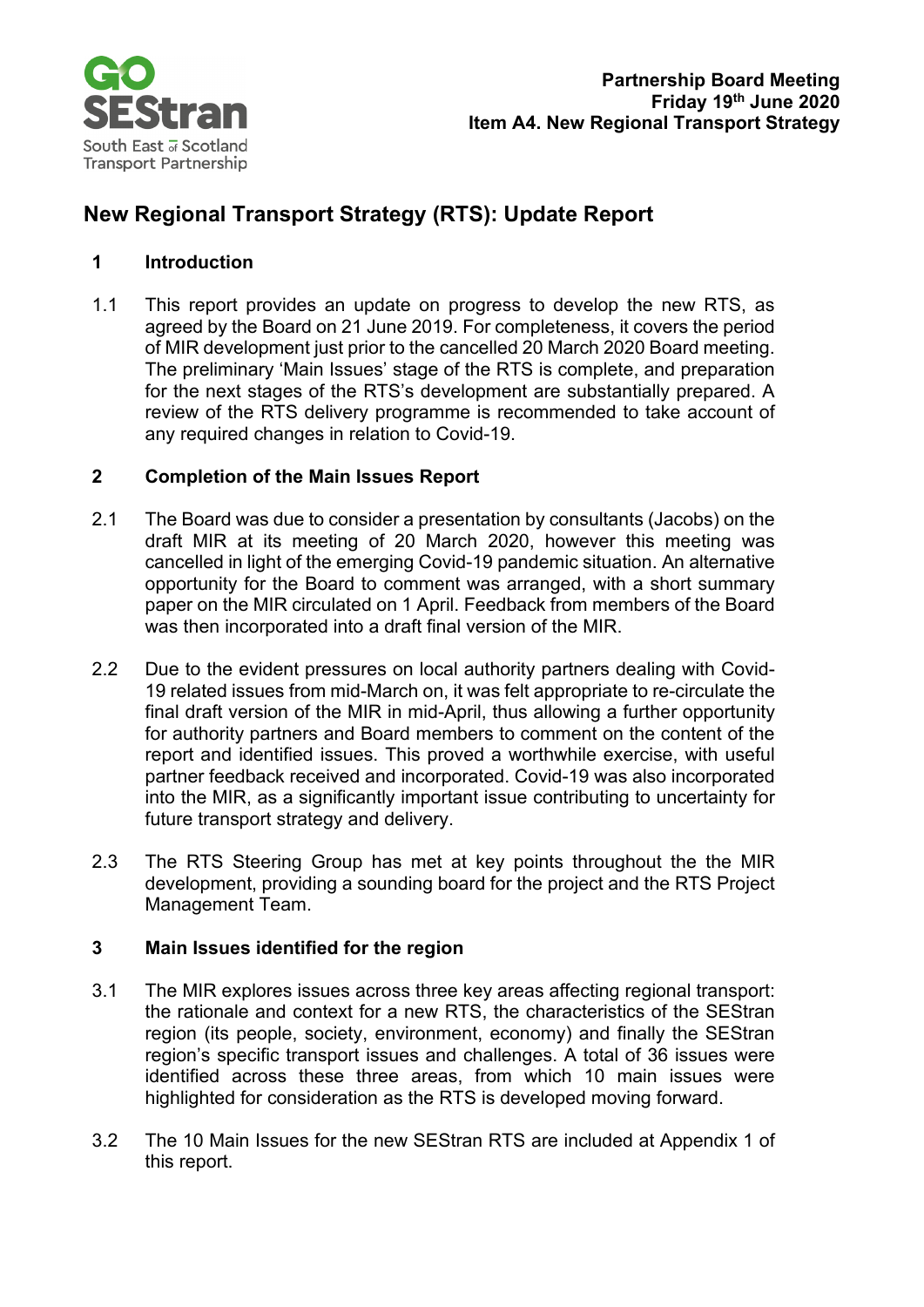3.3 The MIR data analysis and investigations were all undertaken prior to the full emergence of the pandemic. The MIR states this clearly and identifies at a very high level that any emerging RTS will need to carefully consider the emerging impacts which result from the lockdown and the effects on travel and transport caused by this serious health issue.

#### **4 New RTS – Covid-19 and next steps**

- 4.1 Covid-19 has created an extremely uncertain future for transport provision across the SEStran region. At a fundamental level, the long term aims and objectives at the heart of the existing and new RTS and the National Transport Strategy (NTS2) are likely to remain unchanged by Covid-19, although achieving the following challenges may in fact become more urgent due to the wide-ranging impacts of Covid-19:-
	- reducing inequalities.
	- taking climate action by reducing the need to travel,
	- encouraging sustainable mode choices and active travel, and
	- supporting inclusive growth.
- 4.2 The long-term effects of lockdown and transition out of lockdown create new challenges for maintaining a viable public transport network and this is now an important factor to consider in the development of the RTS, and could affect the region for some years. How flexible policies and interventions can be developed and implemented is vital to helping with the long-term recovery for transport provision. New and different ways of working must be factored into the methodologies for developing the new RTS.
- 4.3 Covid-19 has impacted on the pace of development of the Second Strategic Transport Projects Review (STPR2) and National Planning Framework (NPF4). It is vital that the RTS aligns with the outcome of both these processes. With completion dates pushed back to allow for a necessary focus on dealing with the effects of the pandemic, the exact timings of the RTS development may now require some modification. It is important to progress the RTS development process to maintain valuable stakeholder buy-in and momentum, but equally it is important that the RTS doesn't fall out of step with a wider policy context that is now progressing more slowly.
- 4.4 The current RTS project delivery programme allows for sufficient time in the appraisal stage consider any interventions against the evolving policy landscape described above, it is apparent that the programme may require some modification to better align with other processes and this is a new challenge for the RTS.
- 4.5 These new risks and issues have been identified and reported here to the board as part of the ongoing management and governance of the project by the RTS Project Management Team and they have been added to the project specific RTS project RAID log / Risk Register to enable ongoing monitoring.
- 4.6 It is anticipated that a procurement process for consultancy support services for the development of the RTS will commence in summer 2020.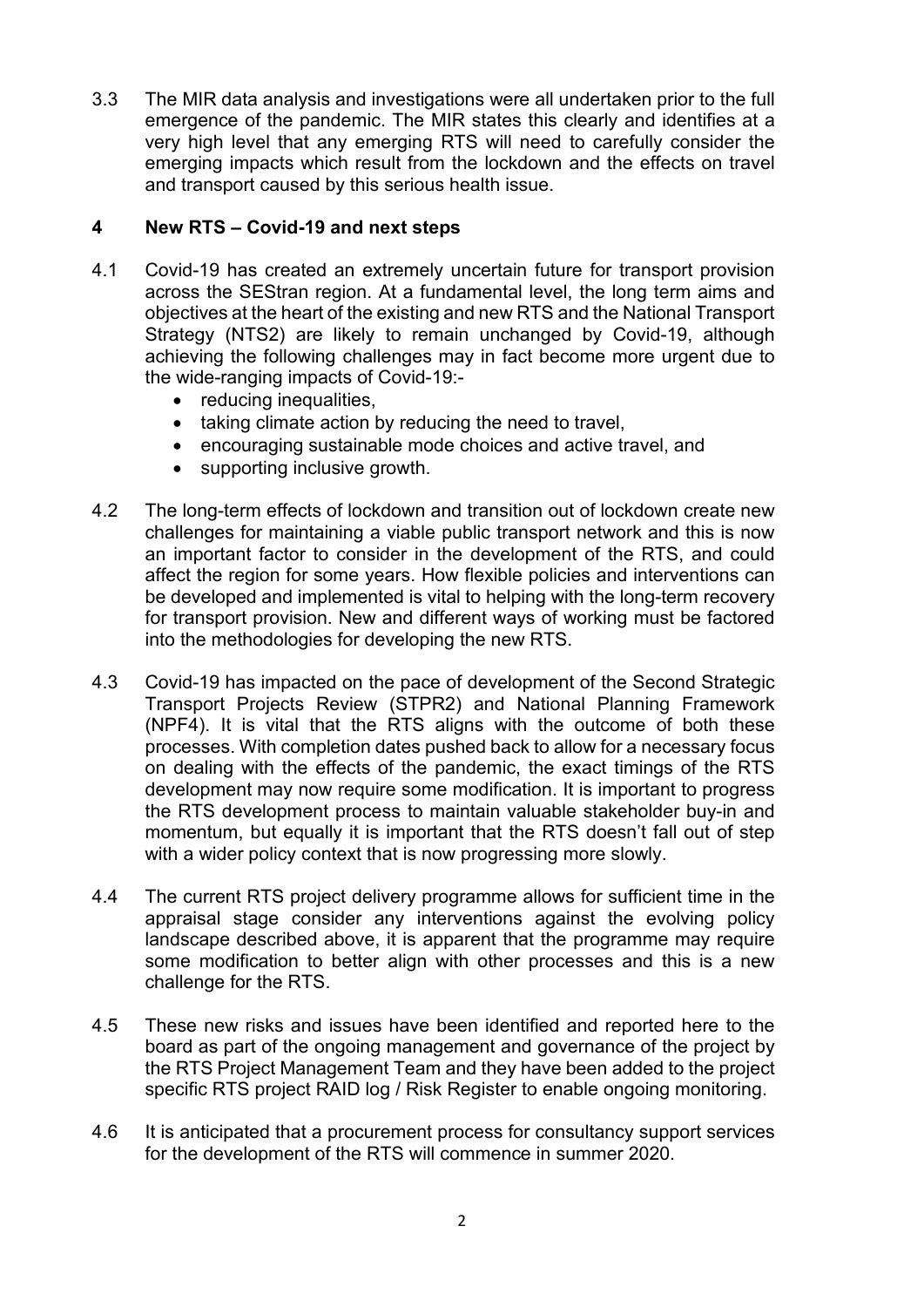4.7 A preliminary meeting has been held to instigate the Equalities Impact Assessment, and discussions have commenced with Scottish Environment Protection Agency (SEPA) to set out the terms of a Strategic Environment Assessment for the RTS.

### **5 Recommendations**

It is recommended that the Board:

- 5.1 notes the content of this report;
- 5.2 notes the requirement to review the delivery programme to take account of the resource effects and consequences to transport delivery of COVID -19; and
- 5.2 notes that to minimise potential delays to the ongoing progress of the project, approval of a revised programme for delivery of the RTS is delegated to the Partnership Director in consultation with the Chair following the detailed review.

#### Jim Stewart **Strategy and Projects Officer** Date  $19<sup>th</sup>$  June 2020

| <b>Policy Implications</b>        | A new RTS will impact on future strategy development and local<br>transport authorities' plans and strategies.                                   |
|-----------------------------------|--------------------------------------------------------------------------------------------------------------------------------------------------|
| Financial<br>Implications         | Funds are earmarked from the 2020/2021 budget, for<br>consultancy services to develop and deliver the new Regional<br><b>Transport Strategy.</b> |
| <b>Equalities</b><br>Implications | The new RTS is subject to an Equalities Impact Assessment<br>(EQIA)                                                                              |
| Climate Change<br>Implications    | The new RTS will be subject to a Strategic Environmental<br>Assessment (SEA)                                                                     |
| Appendices                        | Appendix 1 RTS Main Issues                                                                                                                       |